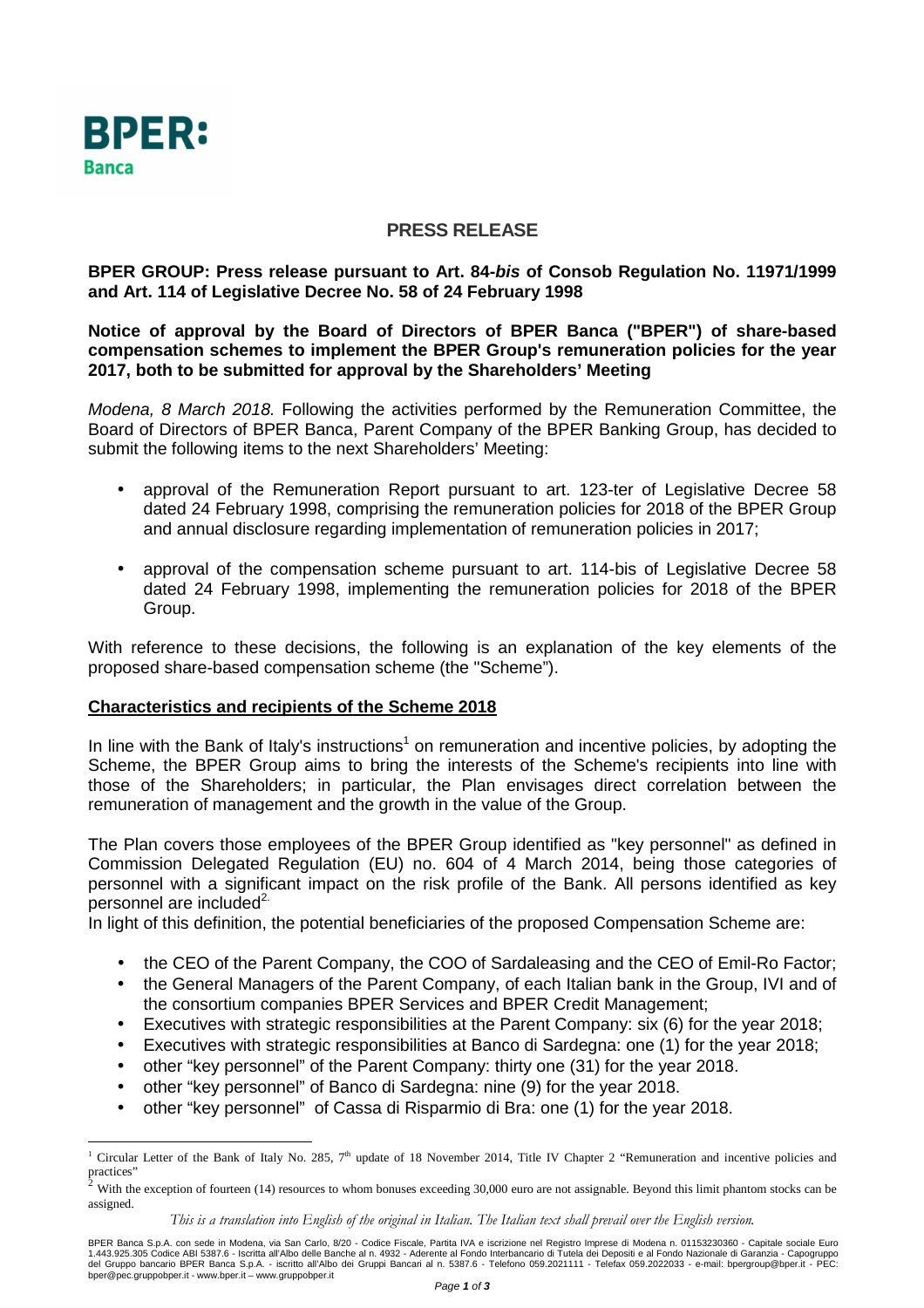During 2018, in the event of changes in the positions identified as key personnel, those who take over the position will also be included among the recipients of the Scheme, to the extent that they are entitled to it.

The bonus will be allocated on condition that the BPER Group achieves a certain level of profitability established ex-ante (hereinafter known as "entry gates"). The bonus actually disbursed will be related to the individual performance of each recipient of the Scheme, assessed individually on the basis of a set of qualitative and/or financial indicators established as part of the Group's remuneration policies.

The Scheme will be activated if the bonus calculated in this way exceeds €30 thousand or 30% of the person's fixed remuneration. This provides for the free allocation of a certain number of phantom stocks, instruments that after any deferral or retention periods entitle the beneficiary to a cash bonus equal to the value of the BPER shares on that date. This value is calculated as a simple average of BPER's official stock prices posted during the 30 days prior to the Board of Directors' meeting that approves the Group results for the year in which the bonus is actually paid.

The Scheme envisages that the bonus element allocated using phantom stocks and deferred over time is split into equal portions and paid over a number of years following the one in which the bonus was allocated. This period of time can vary from a minimum of three years to a maximum of five, depending on the amounts involved, according to a pre-defined scale.

A one-year retention period is envisaged for each deferred instalment, starting from their maturity date and on condition that the entry gates established for the previous financial year have been exceeded. This period gets added on to the deferral period, with the result that the overall time period can range from a minimum of four years to a maximum of six.

As regards the Parent Company's CEO, and others beneficiaries with bonuses exceeding €100 thousand, the allocation of phantom stocks is envisaged both in relation to the portion of the bonus that is allocated with immediate effect, subject to a two-year retention period, and in relation to the portion of the deferred component, in which case the retention period is of one year. The Scheme is also activated in the event of bonuses, even if the amount is lower than the threshold established for the other personnel involved.

On condition that the established entry gates are exceeded, BPER identifies as beneficiaries of the 2018 Scheme only those people who, in accordance with the ex-post performance evaluation, have been granted a bonus that is higher than the amount defined by the Parent Company's Board of Directors. It is therefore not possible to determine ex-ante the total number of phantom stocks that will be allocated, nor their value or the actual number of beneficiaries.

In light of the results achieved at Group level, with reference to the 2017 Plan, allocation of 36.563 phantom stocks has been deliberated for a total of  $\epsilon$  168 thousand. Note that having verified the opening of the "entry gates", there have been the following effects on prior year plans:

- 2014 Scheme: maturity of 1,416 phantom stocks for a total of €7 thousand;
- 2015 Scheme: maturity of 32,543 phantom stocks for a total of € 153 thousand.